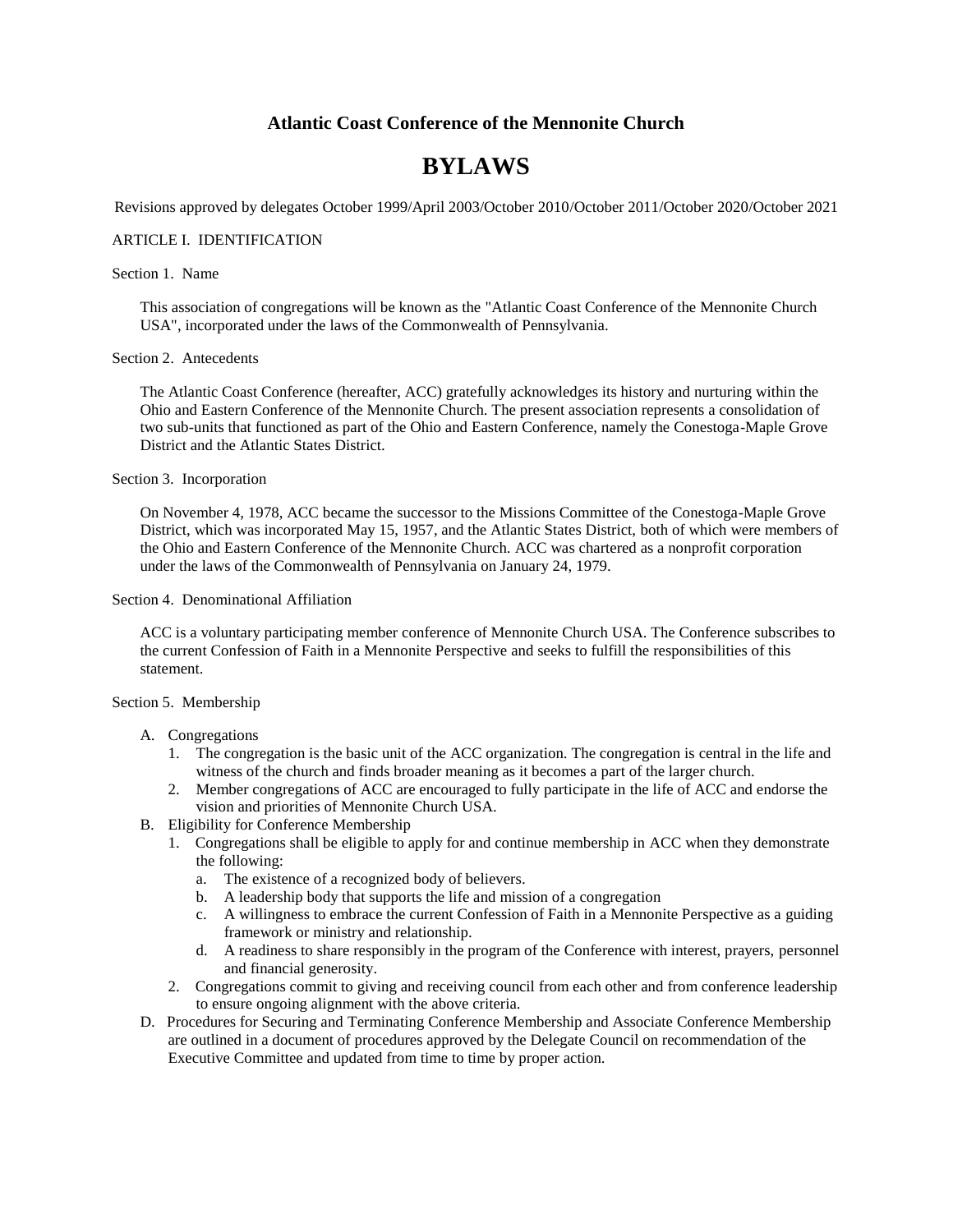# ARTICLE II. FUNCTION

ACC fully endorses the vision and priorities of Mennonite Church USA and provides the service of leadership and Christian community to participating congregations and Conference Related Ministries. ACC will utilize the structures of its Delegate Council, Executive Committee, various standing committees, and Conference staff to:

- A. Call all congregations to obedience to God, the centrality of Jesus Christ, the witness of the Holy Spirit, and the authority of the Scripture.
- B. Help congregations to identify their needs and find support services that may help congregations accomplish their mission.
- C. Welcome diversity among the congregations within the parameters established by the current Mennonite Confession of Faith.
- D. Encourage a social conscience by expressing Christian concerns and convictions on ethical issues.
- E. Provide oversight for each congregation and encourage and disciple congregations toward greater faithfulness to Christ and Scripture.
- F. Help congregations call dedicated and gifted pastors, examine and credential these leaders, and support their continuing growth and education.
- G. Be a forum for discerning the will of God through the counsel of the members and for addressing issues of concern to congregations.

# ARTICLE III. DELEGATE COUNCIL

### Section 1. Function

The Delegate Council will serve as a forum for representatives of member congregations and Conference Related Ministries to address policies and programs that achieve the purpose of Conference. The final responsibility and authority of the Conference rests with the Delegate Council. The Delegates are the representatives of the member congregations of this corporation.

# Section 2. Composition

The Delegate Council will be composed of the following:

- A. Those delegates selected annually by ACC member congregations with a maximum of two delegates for the first 100 members and one delegate for each additional 100 members or fraction thereof. Each congregation is permitted one youth delegate, in addition to the prior listed delegates. Delegates will be members in good standing of affiliated congregations.
- B. Ordained and licensed ministers with active service assignments recognized by the ACC.
- C. Members of ACC standing committees and their chairpersons.
- D. Executive Committee members of the ACC, as defined below.
- E. Representatives of the Conference Related Ministry Council (CRMC) as appointed by the Executive Committee.
- F. All staff persons, including Conference Ministers, will participate with the Delegate Council as non-voting members.

# Section 3. Duties

Delegates will perform the following functions with their congregations and as members of the Delegate Council:

- A. Speak for their congregations to the Delegate Council; interpret conference work and program to the congregations.
- B. Participate in meetings, fellowship, discussion, and Mennonite Church USA vision processes.
- C. Elect Executive Committee members and chairpersons of standing committees.
- D. Approve the annual Conference budget.
- E. Receive and release member and associate member congregations in accordance with conference policy.
- F. Approve revisions or amendments to these bylaws.

Section 4. Meetings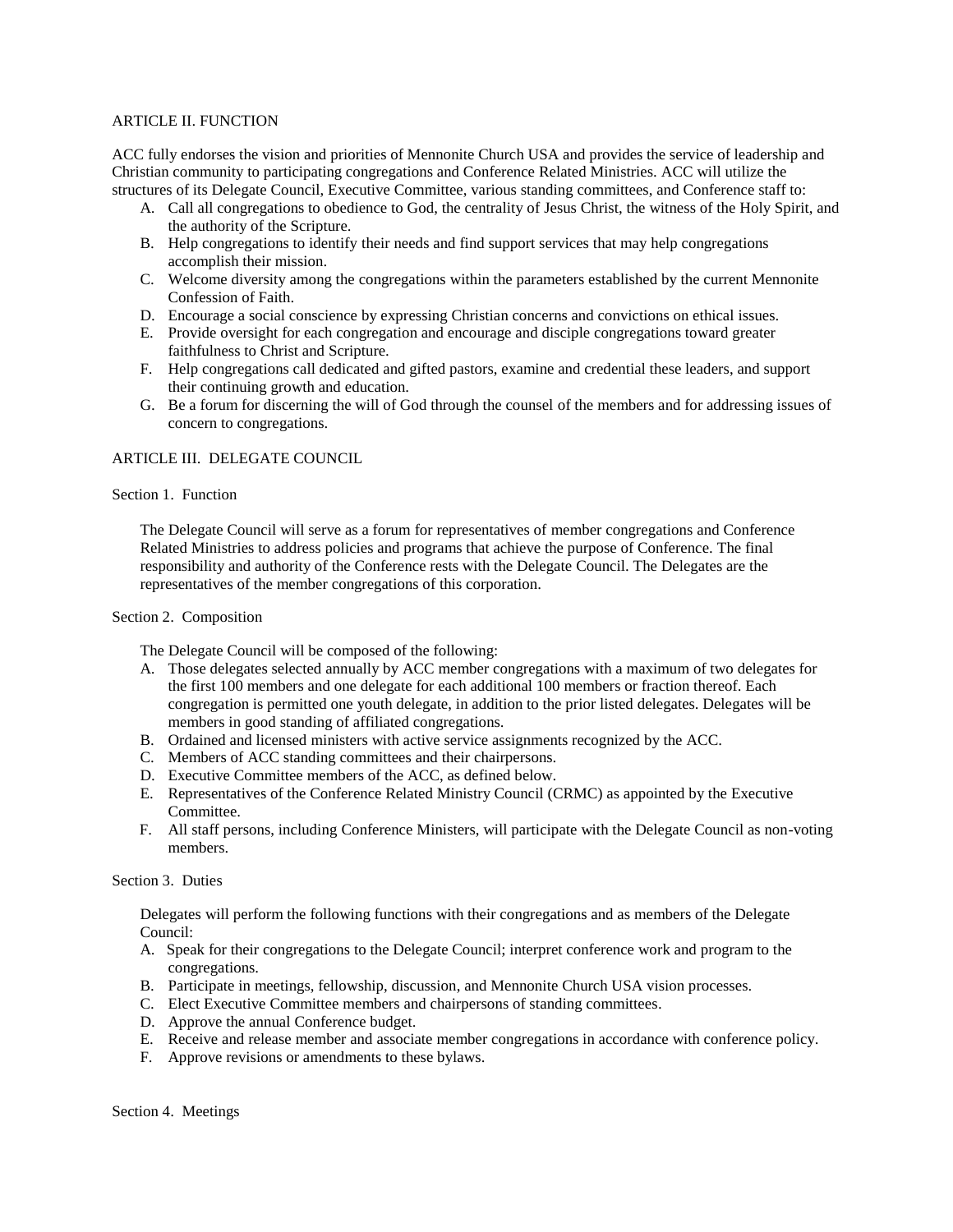- A. The Delegate Council, conference congregations and interested individuals will meet at least annually at the invitation of Executive Committee for worship, fellowship and conducting the official business of the Conference, at a time and place fixed by the Executive Committee. Additional meetings of the Delegate Council can be called by Executive Committee or the written request of delegates from any four ACC member congregations in consultation with Executive Committee.
- B. Notice of all meetings will be communicated to member congregations no less than thirty days prior to the date of meeting.
- C. A quorum will consist of Delegates present at a duly announced meeting. There will be no provision for proxy voting.
- D. Delegate Council meetings are open to any interested persons. Floor privileges may be extended to all persons in attendance, as described in Decision Making, Art. 4, Section 4. F, below.
- E. All meetings will be conducted in accordance with generally accepted parliamentary procedures unless other procedures are agreed to by a majority of the Delegates present at a duly convened meeting.
- F. The Delegate Council, Executive Committee and any subcommittees may act by electronic (including telephonic) means, by following policies developed, approved and agreed on by the Executive Committee. A decision by electronic means will be properly documented in writing after its action and will be binding as any other action taken in an in-person meeting. While face to face meeting will be the preferred style of meeting, the Conference recognizes that its objectives may be best met by meeting by electronic means.

# ARTICLE IV. EXECUTIVE COMMITTEE

A. The Executive Committee is the board of directors of this corporation. Its work includes the following functions

# Section 1. Functions

- A. Implement conference vision and direction as established by the Delegate Council.
- B. Function on behalf of the Conference between Delegate Council sessions, within parameters established by the Delegate Council
- C. Recommends Delegate Council action on conference membership as described in Article I, Section 5.
- D. Fill vacancies in elected offices between Delegate Council meetings.
- E. Hold and control title to Conference property and fulfill all legal requirements pertaining thereto.
- F. Supervise the work of Conference staff persons, through the Executive Conference Minister.
- G. Appoint committees and other positions as needed and not provided for elsewhere.
- H. Review and propose the total conference budget for approval by the Delegate Council
- I. Maintain a grievance policy for the Conference and receive grievances and concerns from and between Member congregations.
- J. May act by electronic means, which will be properly documented in writing after its action and will be binding as any other action taken in an in-person meeting. While face-to-face meeting will be the preferred style of meeting, the Conference recognizes that its objectives may be met by meeting by electronic means.

Section 2. Composition and Corporate Officers hereafter referred to as Servant Leaders.

- A. Composition: The Executive Committee consists of six (6) or more individuals selected by the Delegate Council at its Annual Assembly or other appropriately convened meeting.
- B. Servant Leaders: The Delegate Council will appoint individual members of Executive Committee to serve as Moderator, Assistant Moderator, Treasurer, Secretary, (the officers of the Conference) and two or more additional members. Members of the Executive Committee serve as volunteers, receiving no compensation from the Conference.
- C. Description of Servant Leader Roles
	- 1. Moderator
		- a. Facilitates meetings of the Delegate Council and Executive Committee.
		- b. Has the responsibility of a chairperson, under the Nonprofit Corporation Law of Pennsylvania.
		- c. May serve a maximum of two consecutive terms.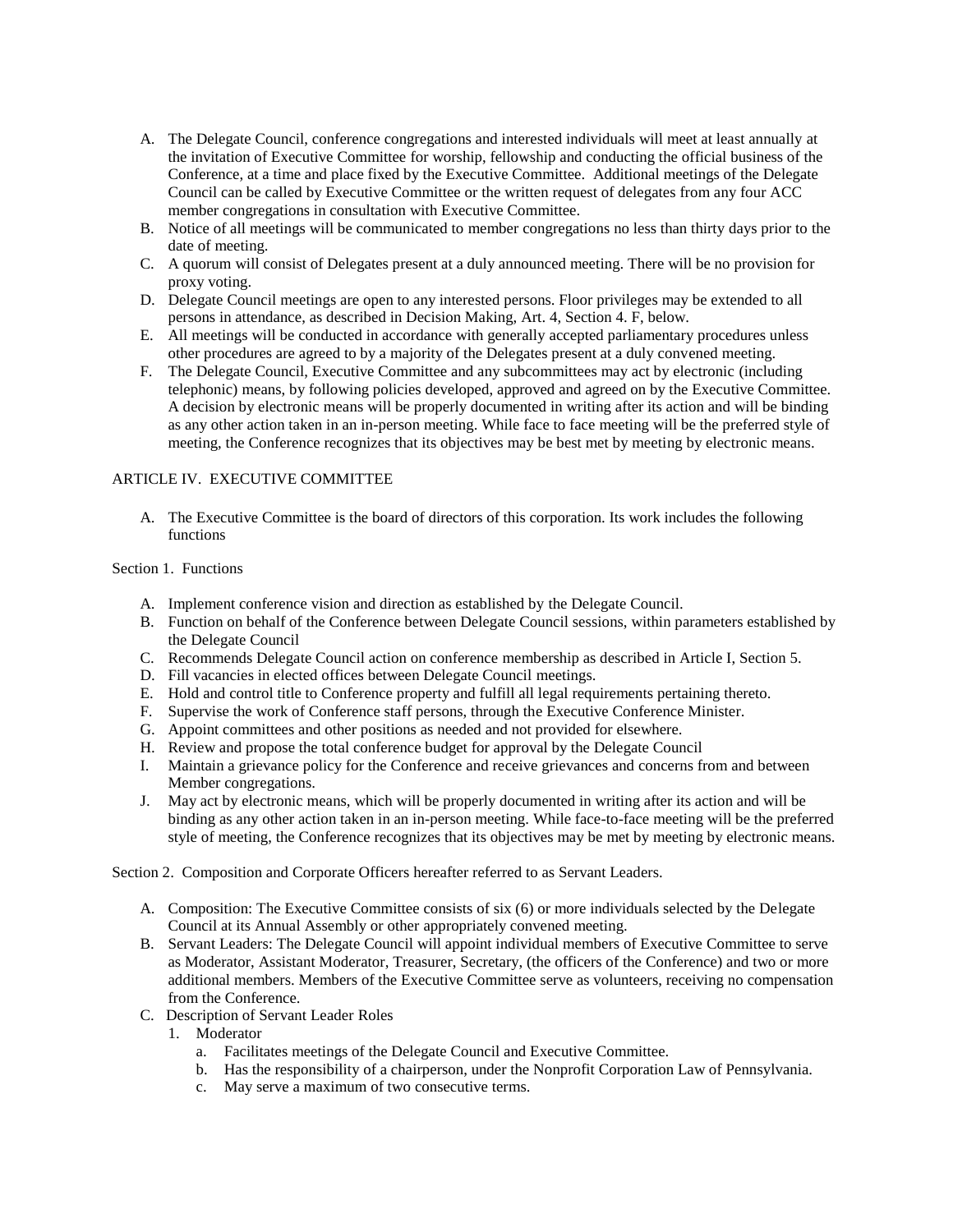- d. Assumes the office beginning July 1 for a two-year term following election by the Delegate Council.
- 2. Assistant Moderator
	- a. Assists Moderator.
	- b. Exercises the rights and duties of the Moderator at the request, absence or disability of the Moderator.
	- c. Serves a two-year term; may be appointed for an additional two-year term.
- 3. Treasurer
	- a. Provides leadership in financial matters of the Conference.
	- b. Arranges for and works with auditors for an annual audit.
	- c. Leads administration of investments of the Conference.
	- d. Assumes the office for a two-year term upon election by the Delegate Council, coinciding with the election of the Assistant Moderator; may be appointed for an additional two-year term.
	- e. Serves as chairperson of the Finance & stewardship Committee.
- 4. Secretary
	- a. Acts as corporate secretary and has custody of the corporate seal.
	- b. Assumes office upon election by the Delegate Council.
	- c. Assures that minutes are recorded in all sessions of the Executive Committee.
	- d. May serve a maximum of two consecutive terms.
- 5. Additional members
	- a. Will serve as requested and perform duties as assigned by the Executive Committee.
	- b. Assume the office for a two-year term upon election by the Delegate Council.
	- c. May serve a maximum of two consecutive terms.

# Section 3. Meetings

- A. Meetings will be held monthly or as called by the Moderator to carry out the business of the Executive Committee.
- B. All meetings, except executive sessions, will be open to members of Atlantic Coast Conference member and associate member congregations.
- C. A special session may be called by any two members of the Executive Committee.
- D. Committee members will be notified of the date, time and place of all meetings (regular and special) at least one week in advance of the meetings except by agreement of all members.
- E. A quorum will consist of a simple majority of all Executive Committee members.
- F. All meetings will be conducted in accordance with generally accepted parliamentary procedure unless other procedures are agreed to by a majority of the Executive Committee members present at a duly convened meeting.
- G. Any or all of the Executive Committee members may participate in a meeting of the Executive Committee by means of a conference telephone call or similar communications equipment by which all persons participating in the meeting communicate with each other. Participation in this manner constitutes presence in person at the meeting.
- H. Any action required or permitted to be taken at any meeting of the Executive Committee may be taken without a meeting if prior to such action a written consent to such action is signed by all members of the Executive Committee and such written consent is filed with the minutes of the proceedings of the Executive Committee. To the extent permitted by law, a written consent will be deemed to exist when the email address from which the affirmative response is emailed corresponds to the address registered for the member who is making the response. Written copies of such email responses will be filed with the minutes of the proceedings of the Executive Committee.

### Section 4. Vacancies

The Executive Committee will fill any vacancy in those positions selected by the Delegate Council for the remaining term, until the normal expiration of the term so filled.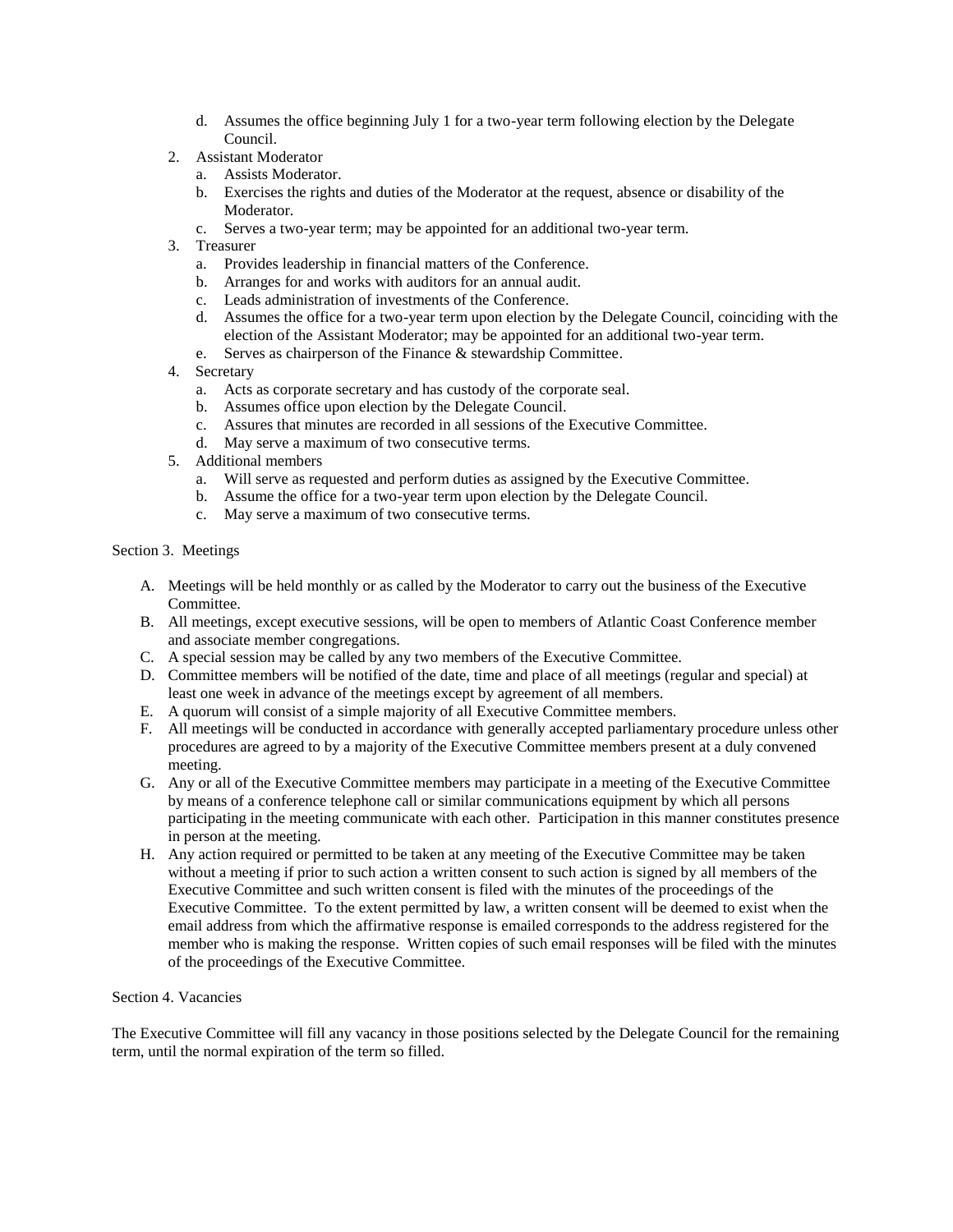# ARTICLE V. CONFERENCE OFFICE

Executive Committee may recommend for Delegate Council approval of the establishment or dissolution of a Conference Office of one or more employed staff persons to help best achieve the Conference's purpose.

Executive Committee proposes to the Delegate Council a budget and recommends Executive Conference Minister to the Delegate Assembly for affirmation. The Executive Conference Minister may employ/discontinue the employment of additional staff in consultation with Executive Committee.

The Conference Office may also include Conference Ministers or similar role and title to provide oversight, counsel and support for congregations and their pastors.

# ARTICLE VI. COMMITTEES

- A. The Executive Committee may establish committees to carry out the objectives and programs of the Conference.
- B. Committees will be either "standing" (program) committees that are ongoing or "short-term" committees that are created to meet specific needs and have defined time-frames for completion of tasks.
- C. All Committees are accountable to the Executive Committee and the purpose and goals for each standing committee will be published in the conference records. Creation or dissolution, of a standing committee will require affirmation from the Delegate Council.
- D. Committee chairpersons will be approved by delegate council for a two-year term and may serve a maximum of two consecutive terms.

# ARTICLE VII. CONFERENCE YEAR AND FISCAL YEAR

A. The Conference year will begin on July 1 and extend through June 30. All elected positions will begin on July 1.

# ARTICLE VIII. DIRECTORS LIABILITY

Section 1. Fiduciary Responsibility

A. The Executive Committee, as its board of directors, will stand in a fiduciary relationship to the Conference and will perform duties as a director (including duties as a member of any committee of the board upon which serving) in good faith, in a manner reasonably believed to be in the best interest of the Conference, and with such care, including reasonable inquiry, skill and diligence, as a person of ordinary prudence would use under similar circumstances.

In performing these duties, Executive Committee members will be entitled to rely in good faith on information, opinions, reports or statements, including financial statements and other financial data, in each case prepared by any of the following:

- 1. One or more officers or employees of the Conference whom the director reasonably believes to be reliable and competent in the matters presented.
- 2. Counsel, public accountants or other persons as to matters which the director reasonably believes to be within the professional or expert competence of such person.
- 3. A committee of the board upon which the director does not serve, duly designated in accordance with law, as to matters within its designated authority, which the director reasonably believes to merit confidence.
- B. Absent breach of fiduciary duty, lack of good faith or self-dealing, actions taken as a member of Executive Committee or any failure to take any action will be presumed to be in the best interest of the Conference.

# Section 2. Limited Personal Liability and Indemnification of Directors, Officers and Employees

A. Limited Personal Liability: A director of the Conference will not be personally liable for monetary damages for any action taken, or any failure to take any action, unless: